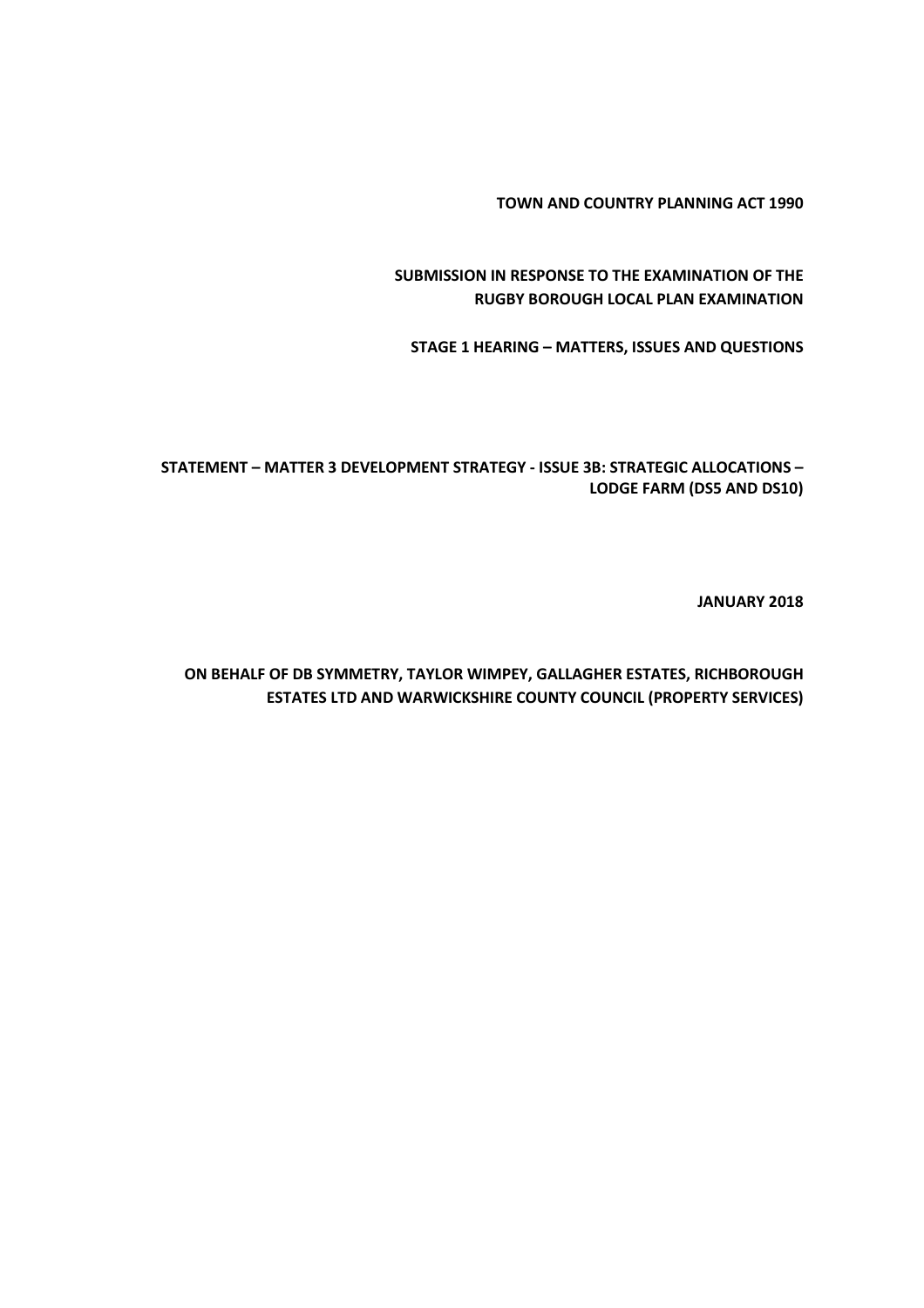## **CONTENTS**

| 1.0 | Introduction                                |   |
|-----|---------------------------------------------|---|
| 2.0 | Issue 3b – Strategic Allocations Lodge Farm | Δ |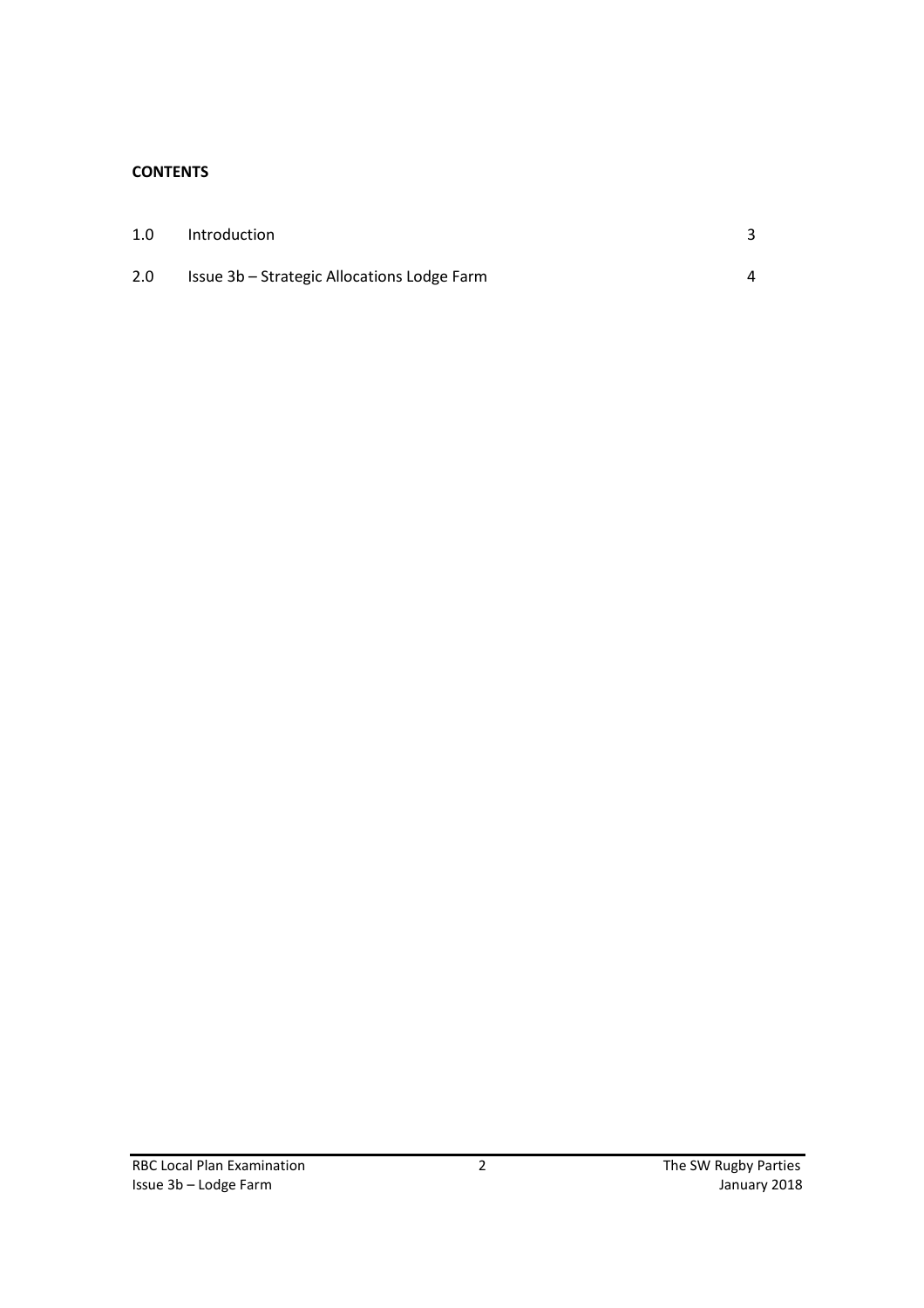## **1.0 INTRODUCTION**

- 1.1. This statement has been prepared on behalf of db symmetry, Taylor Wimpey Uk Ltd, Gallagher Estates, Richborough Estates Ltd, and Warwickshire County Council (Property Services, as a landowner) (hereafter known as the 'parties') in response to the Inspector's Questions in relation to the following hearing session: Issue 3b – Lodge Farm (Policies DS5 and DS10).
- 1.2. The statement is submitted on behalf of parties who all have land interests at the South West Rugby allocation site, which is allocated for 5,000 dwellings and 35 hectares of B8 employment land (policies DS3, DS4, DS5, DS8 and DS9).
- 1.3. Submissions have been made at previous consultations on the draft Local Plan and these representations should be viewed in the context of our previous comments.
- 1.4. Some of the parties have submitted separate statements in response to the Inspector's questions which are site specific and or relevant to that developer/landowner only. These do not conflict with the shared views of the parties expressed in this statement.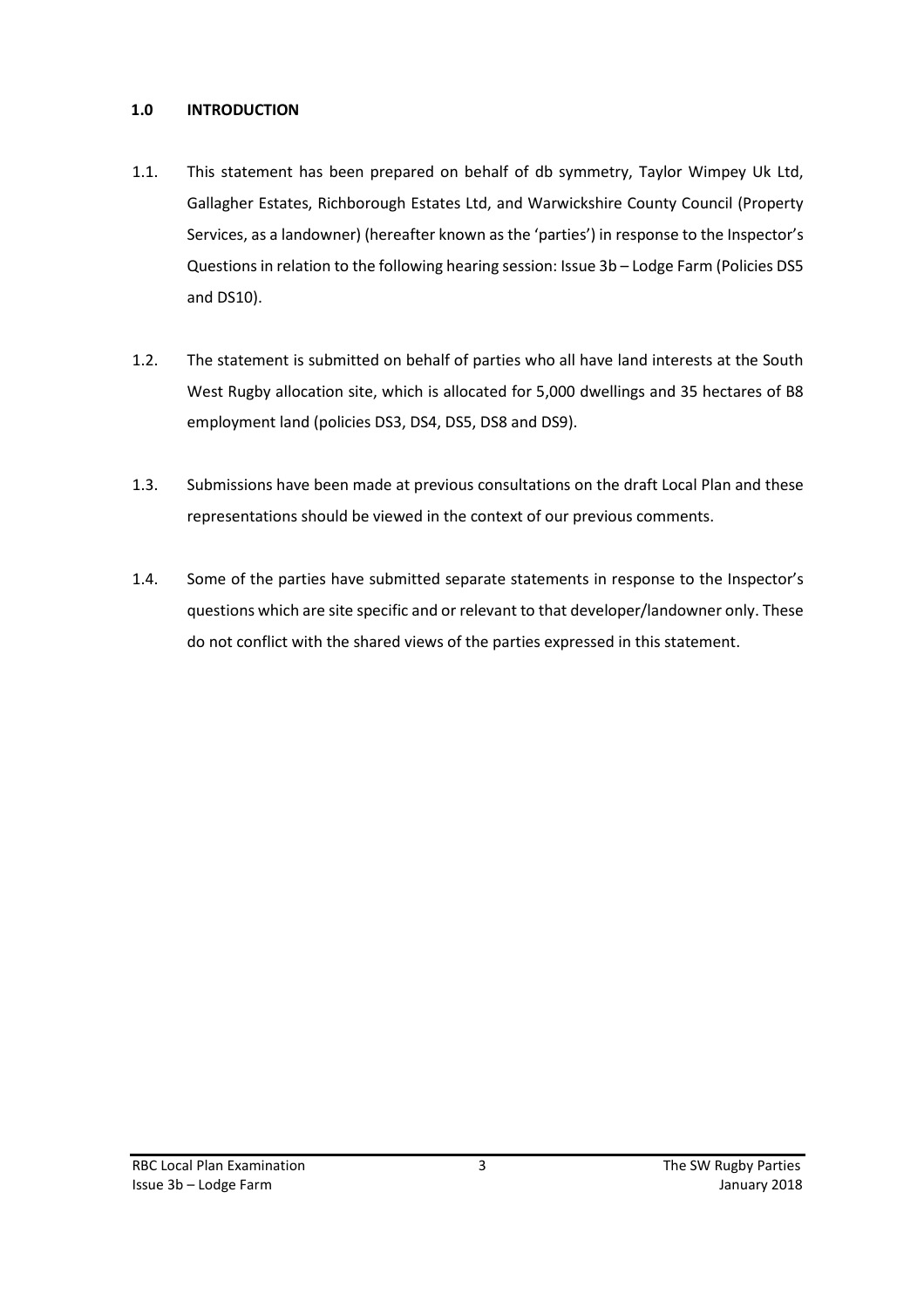## **2.0 ISSUE 3B – STRATEGIC ALLOCATIONS – LODGE FARM (DS5 AND DS10)**

- 2.1 The Inspector's questions are as follows:
	- **1. Is the strategic allocation at Lodge Farm positively prepared, justified, effective and consistent with national policy? In particular:**
	- **d. How would the development mitigate the impacts of additional traffic generation on the local roads and maximise the use of sustainable modes of travel? What evidence is there that the development could viably support the provision of a direct public transport link between Rugby and Daventry as required in Policy DS10? What would be the nature and frequency of the services?**
- 2.2. Policy DS10 sets out that delivery at Lodge Farm will be enabled by infrastructure provided as part of South West Rugby, as detailed in Policies DS8 and DS9 and the improvements in the capacity of the local highway network that result from infrastructure investment detailed within those policies and the IDP.
- 2.3. Accordingly, the acceptability of development at Lodge Farm is dependent on the delivery of the highway infrastructure, namely the spine road network at South West Rugby, to mitigate the impacts of additional traffic generation on local roads.
- 2.4. Policy DS9, as amended [LP54A] requires the delivery of a spine road network across the South West Rugby allocation comprising three primary new roads:
	- the first being the east-west 'Homestead Farm Link' between the A426, south of Cock Robin Wood and the B4429;
	- the second from the A45/M45 roundabout to the A4071 at Potford Dam Farm; and
	- the third from the B4642, south of the Cawston Extension site connecting on to the new Homestead Farm Link.
- 2.5. The Local Plan notes that Dunchurch crossroads is 'already at capacity' (Paragraph 4.63) and considers the Homestead Farm Link, in particular, as a solution to this existing problem. Having regard to the location of the Lodge Farm allocation in relation to Dunchurch and its dependency on highway improvements at South West Rugby, we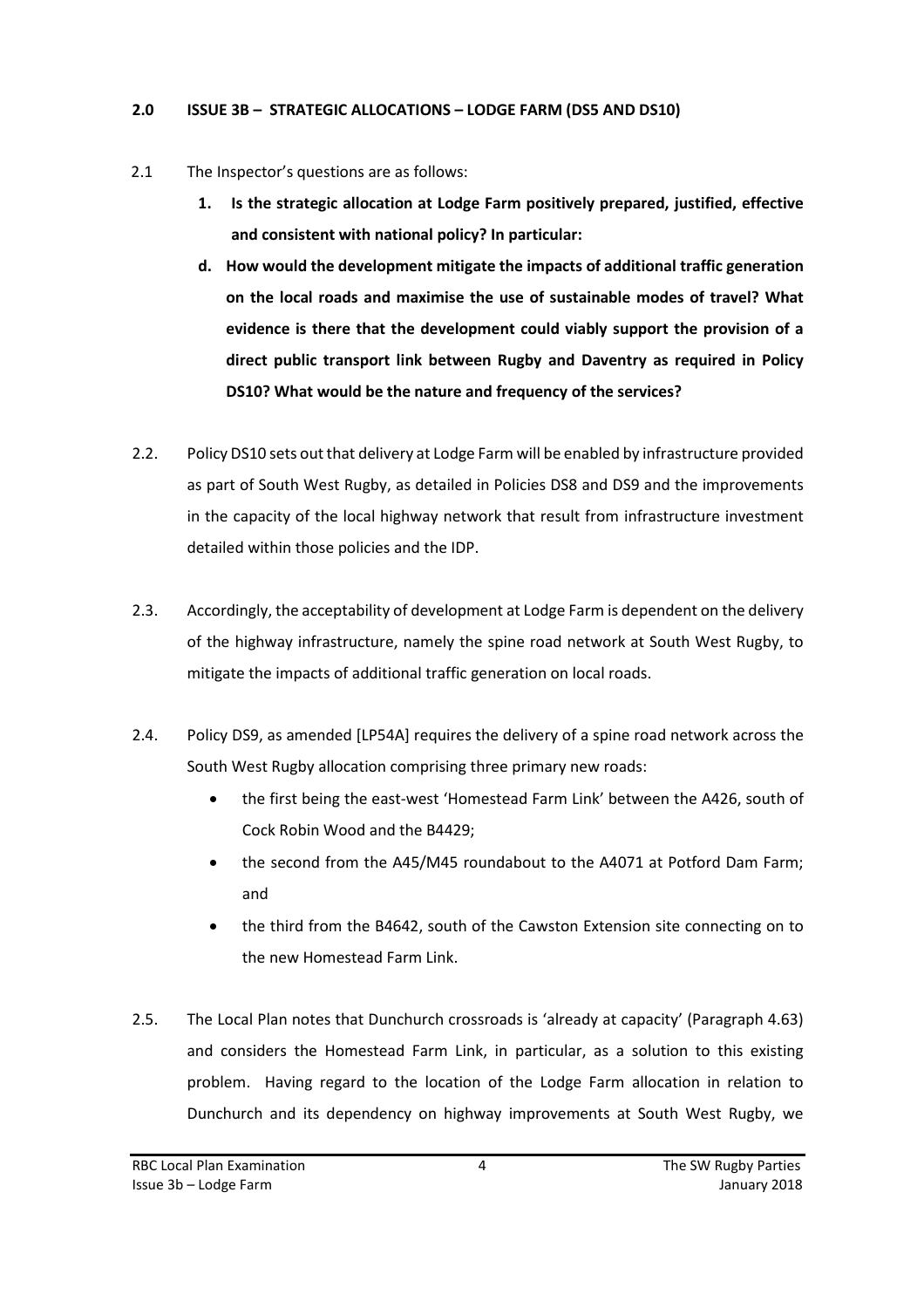consider the Homestead Farm Link, and the wider spine road network to be crucial to mitigating the impacts of additional traffic from development at Lodge Farm also.

- 2.6. In recognising the importance of the Homestead Farm Link, the indicative phasing plan in the emerging South West Rugby Masterplan Supplementary Planning Document (SPD) identifies this link and adjacent land parcels at South West Rugby as coming forward early after adoption of the Plan (Local Plan Phase 2, 2016/17 – 2020/21) in order to address the existing problem of Dunchurch crossroads as soon as possible, and enable development across a number of sites to continue in accordance with the Local Plan trajectory.
- 2.7. Having regard to the role of the spine road network in making development at Lodge Farm acceptable, the consortium therefore support the requirement at paragraph 3 of Policy DS10 for developer contributions towards the provision of the spine road network.
- 2.8. The consortium has previously raised concern at the lack of clarity as to how such contributions would be secured, and this is a matter that will need to be addressed by RBC within the wording of policy DS10: Lodge Farm, and the Masterplan SPD once it is finalised in order to inform the determination of future planning applications at Lodge Farm.
- 2.9. Given that development at Lodge Farm relies on the delivery of the spine road network to mitigate some of its highway impacts this Site will not be able to start delivering until the latter stages of the plan period. We consider this should be appropriately reflected in the Council's housing trajectory, and specifically referenced as such within the policy wording.
- 2.10. Additionally, given the importance of the Homestead Farm Link to mitigate the impacts of additional traffic from Lodge Farm, we consider Policy DS9 should be amended to make it clear that development at Lodge Farm will not be supported until such time as the Homestead Link Road is delivered, or it can be proven that the development will not have a severe impact on the highway. This suggested change to policy DS9 is appended to our consortium-wide response to Matter 3b: South West Rugby.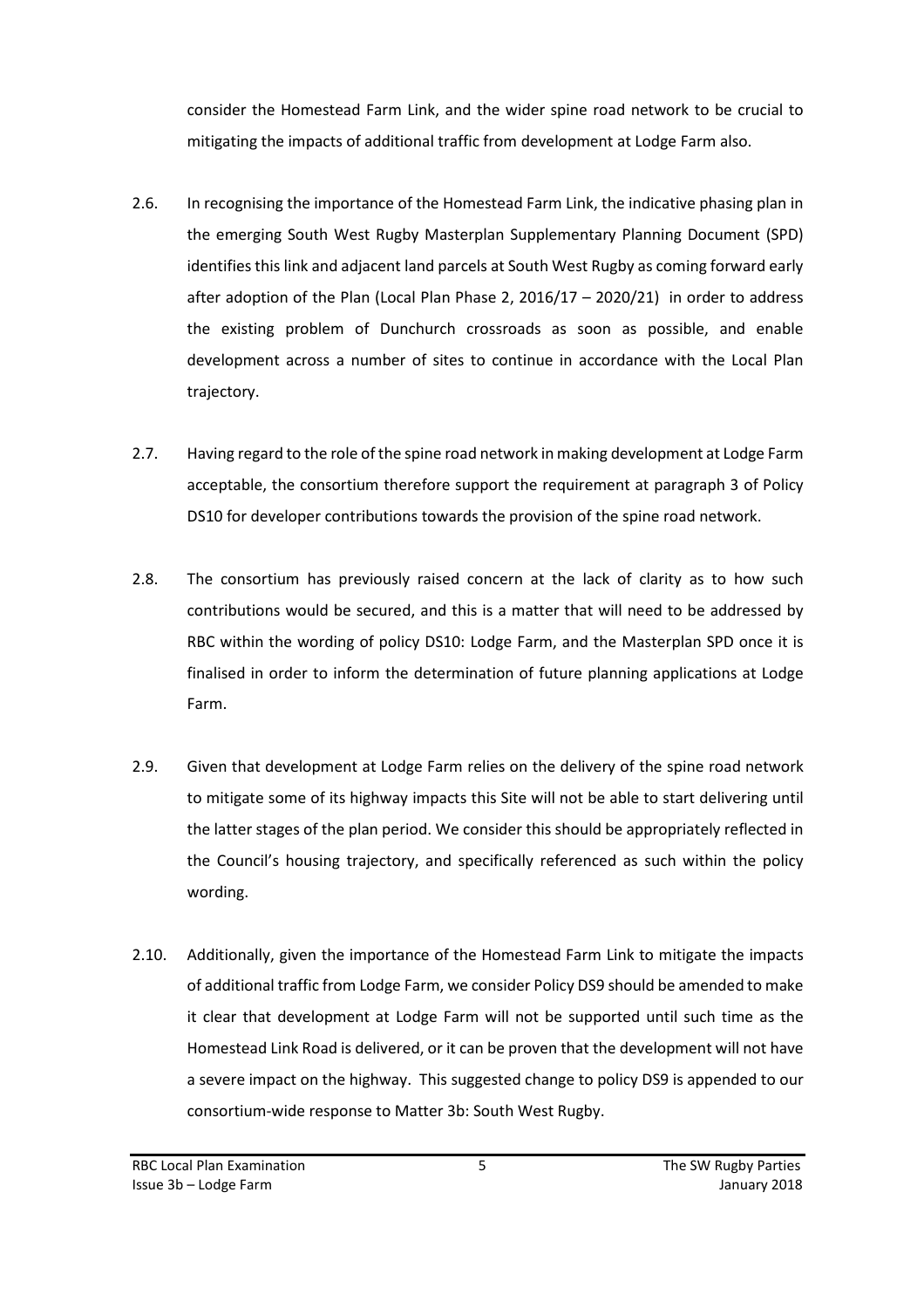## **e. Where would be the nearest secondary school be located and how would future residents of the village travel to it?**

- 2.11. Policy DS10 sets out that delivery at Lodge Farm will be enabled by infrastructure provided as part of South West Rugby, as detailed in Policies DS8 and DS9. Policy DS8 includes the provision of at least one secondary school.
- 2.12. Once built, the secondary school on the South West Rugby allocation will constitute the nearest secondary school to Lodge Farm. We understand from WCC (Education and Learning) that a new secondary school will be required to be opened prior to 1,795 completions on the South West Rugby allocation (circa year 2024/25) to meet the additional demand for secondary school places that will come about as a result of planned development in the Local Plan.
- 2.13. Thus, it is highly likely that Lodge Farm, when coming forward will be dependent on the delivery of the secondary school at South West Rugby to provide for the required additional school places in order to make development at the site acceptable and sustainable.
- 2.14. In view of the fact that the existing secondary schools have limited capacity and the secondary school at South West Rugby, once built will be nearest to Lodge Farm and inevitably necessary to make development at Lodge Farm acceptable, we consider Policy DS10 should require proportionate contributions towards the provision of the secondary school as part of the development. The wording of policy DS10 and the Masterplan SPD will need to provide clarity on how such contributions will be secured.
	- **g. What are the overall infrastructure costs of the development, including the contribution to the South West Rugby spine road? What evidence is there that the development would be viable taking into account these and other policy costs, including affordable housing? If not viable, how would the necessary infrastructure be funded to ensure the delivery of the development in line with the requirements of Policy DS10?**